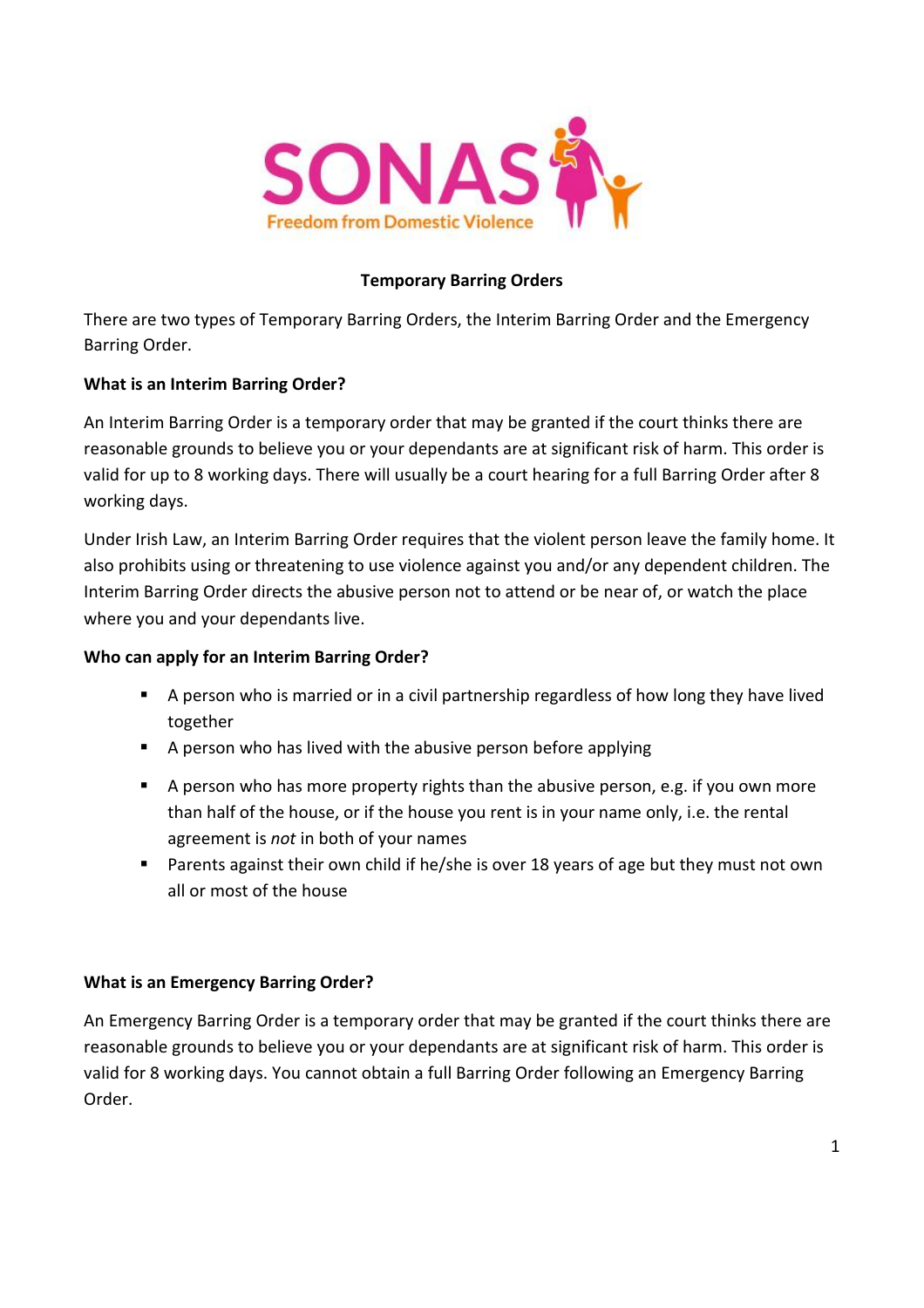

An Emergency Barring Order requires that the violent person leave the home. It also prohibits using or threatening to use violence against you and/or any dependent children. The Emergency Barring Order directs the abusive person not to attend or be near of, or watch the place where you and your dependants live.

### **Who can apply for an Emergency Barring Order?**

- A person who has lived with the violent person before making the application, provided the applicant has less than or no ownership in the property
- Parent of an adult child once the parent has less than or no ownership in the property

### **It is best to apply for either order as soon as possible after an abusive incident**.

### **How do you apply for a Temporary Barring Orders?**

You must go to your local District Court Office to make an application.

When in the District Court you can ask a staff member where to go to make a Domestic Violence Order Application.

### **What do I need to bring?**

- **Proof of identity i.e. passport, driver's licence**
- **The violent person's address if they are not currently living with you**
- If it is not your first application against this person, any reference numbers from previous cases

#### **Possible Outcomes**

- An interim order may be put in place to protect you and is valid until the date of the safety or barring order hearing (see **Safety Order** or **Barring Order** factsheet)
- **These orders are only valid for 8 working days.**